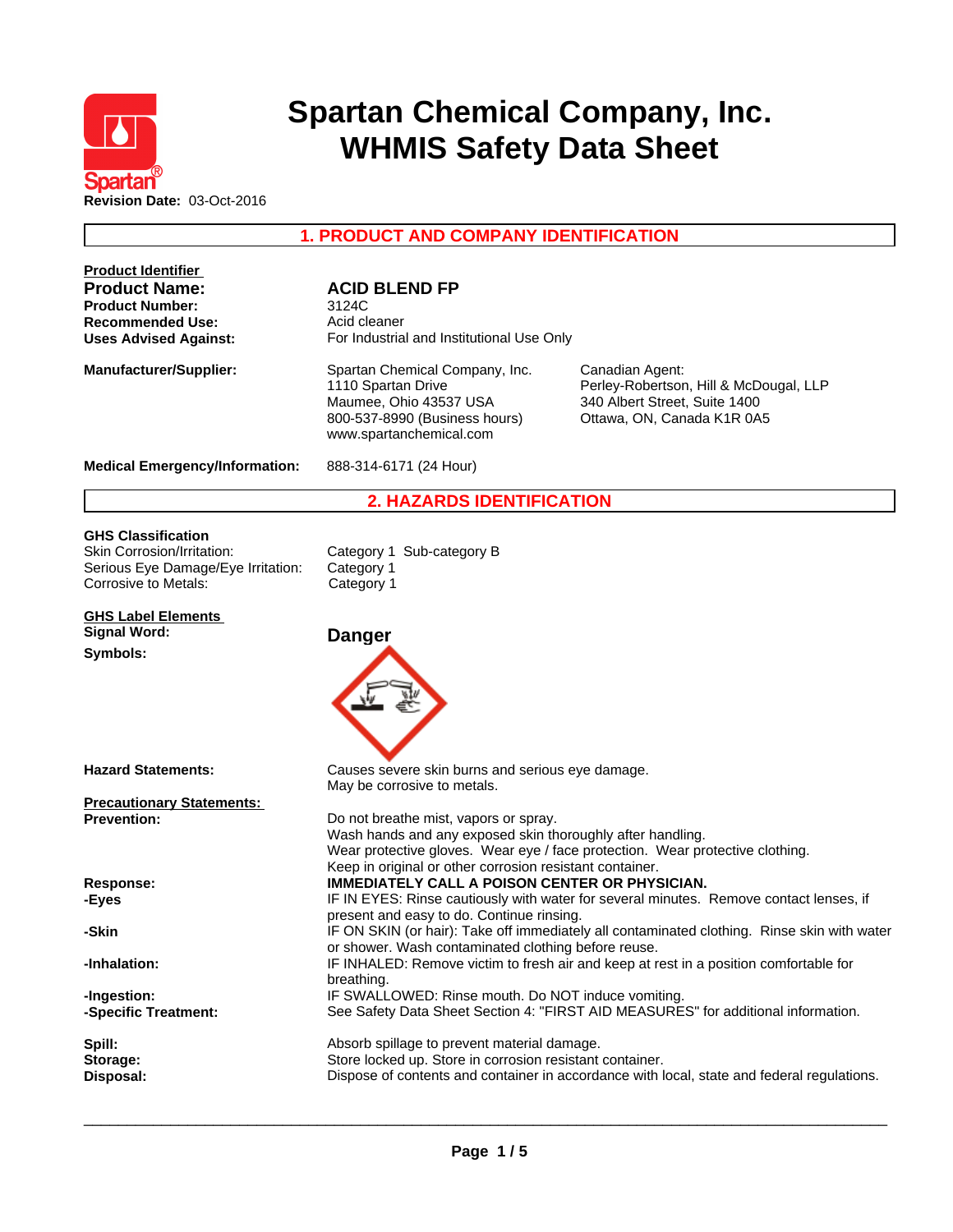#### **Hazards Not Otherwise Classified:** Not Applicable

#### **Other Information:** • Corrosive.

- Harmful or fatal if swallowed.
	- Inhalation of vapors or mist may cause respiratory irritation or damage.

 $\overline{\phantom{a}}$  ,  $\overline{\phantom{a}}$  ,  $\overline{\phantom{a}}$  ,  $\overline{\phantom{a}}$  ,  $\overline{\phantom{a}}$  ,  $\overline{\phantom{a}}$  ,  $\overline{\phantom{a}}$  ,  $\overline{\phantom{a}}$  ,  $\overline{\phantom{a}}$  ,  $\overline{\phantom{a}}$  ,  $\overline{\phantom{a}}$  ,  $\overline{\phantom{a}}$  ,  $\overline{\phantom{a}}$  ,  $\overline{\phantom{a}}$  ,  $\overline{\phantom{a}}$  ,  $\overline{\phantom{a}}$ 

- Keep out of reach of children.
- NOTE TO PHYSICIAN: Probable mucosal damage may contraindicate the use of gastric lavage.

### **3. COMPOSITION / INFORMATION ON INGREDIENTS**

| <b>Chemical Name</b> | <b>CAS No</b> | Weight-%  |
|----------------------|---------------|-----------|
| water                | 7732-18-5     | 65.0-67.5 |
| phosphoric acid      | 7664-38-2     | 25.0-27.5 |
| nitric acid          | 7697-37-2     | 10.0-12.5 |

### **4. FIRST AID MEASURES -Eye Contact:** Rinse cautiously with water for at least 15 minutes. Remove contact lenses, if present and easy to do. Continue rinsing. IMMEDIATELY CALL A POISON CENTER OR PHYSICIAN. **-Skin Contact:** Take off immediately all contaminated clothing and shoes. Rinse with water or shower for at least 15 minutes. IMMEDIATELY CALL A POISON CENTER OR PHYSICIAN. Wash contaminated clothing before reuse. Discard or destroy contaminated shoes. **-Inhalation:** Remove victim to fresh air and keep at rest in a position comfortable for breathing. IMMEDIATELY CALL A POISON CENTER OR PHYSICIAN. **-Ingestion:** Rinse mouth. Do NOT induce vomiting. IMMEDIATELY CALL A POISON CENTER OR PHYSICIAN. Never give anything by mouth to an unconscious person. **Note to Physicians:** NOTE TO PHYSICIAN: Probable mucosal damage may contraindicate the use of gastric lavage. **5. FIRE-FIGHTING MEASURES Suitable Extinguishing Media:** Product does not support combustion, Use extinguishing agent suitable for type of surrounding fire **Specific Hazards Arising from the Chemical:** Thermal decomposition can lead to release of irritating and toxic gases and vapors. **Hazardous Combustion Products:** May include Carbon monoxide Carbon dioxide and other toxic gases or vapors. **Protective Equipment and Precautions for Firefighters:** Wear MSHA/NIOSH approved self-contained breathing apparatus (SCBA) and full protective gear. Cool fire-exposed containers with water spray. **6. ACCIDENTAL RELEASE MEASURES Personal Precautions:** Avoid contact with skin, eyes or clothing. Use personal protective equipment as required. **Environmental Precautions:** Do not rinse spill onto the ground, into storm sewers or bodies of water. **Methods for Clean-Up:** Prevent further leakage or spillage if safe to do so. Contain and collect spillage with non-combustible absorbent material, (e.g. sand, earth, diatomaceous earth, vermiculite) and place in container for disposal according to local / national regulations (see Section 13). **7. HANDLING AND STORAGE Advice on Safe Handling:** Handle in accordance with good industrial hygiene and safety practice. Wash thoroughly after handling. **Storage Conditions:** Keep containers tightly closed in a dry, cool and well-ventilated place. Keep out of the reach of children. Keep from freezing. **Incompatible Materials:** Strong bases. Reactive metals such as aluminum, zinc and tin. Sodium hypochlorite (or other hypochlorites).

### **8. EXPOSURE CONTROLS / PERSONAL PROTECTION**

 $\overline{\phantom{a}}$  ,  $\overline{\phantom{a}}$  ,  $\overline{\phantom{a}}$  ,  $\overline{\phantom{a}}$  ,  $\overline{\phantom{a}}$  ,  $\overline{\phantom{a}}$  ,  $\overline{\phantom{a}}$  ,  $\overline{\phantom{a}}$  ,  $\overline{\phantom{a}}$  ,  $\overline{\phantom{a}}$  ,  $\overline{\phantom{a}}$  ,  $\overline{\phantom{a}}$  ,  $\overline{\phantom{a}}$  ,  $\overline{\phantom{a}}$  ,  $\overline{\phantom{a}}$  ,  $\overline{\phantom{a}}$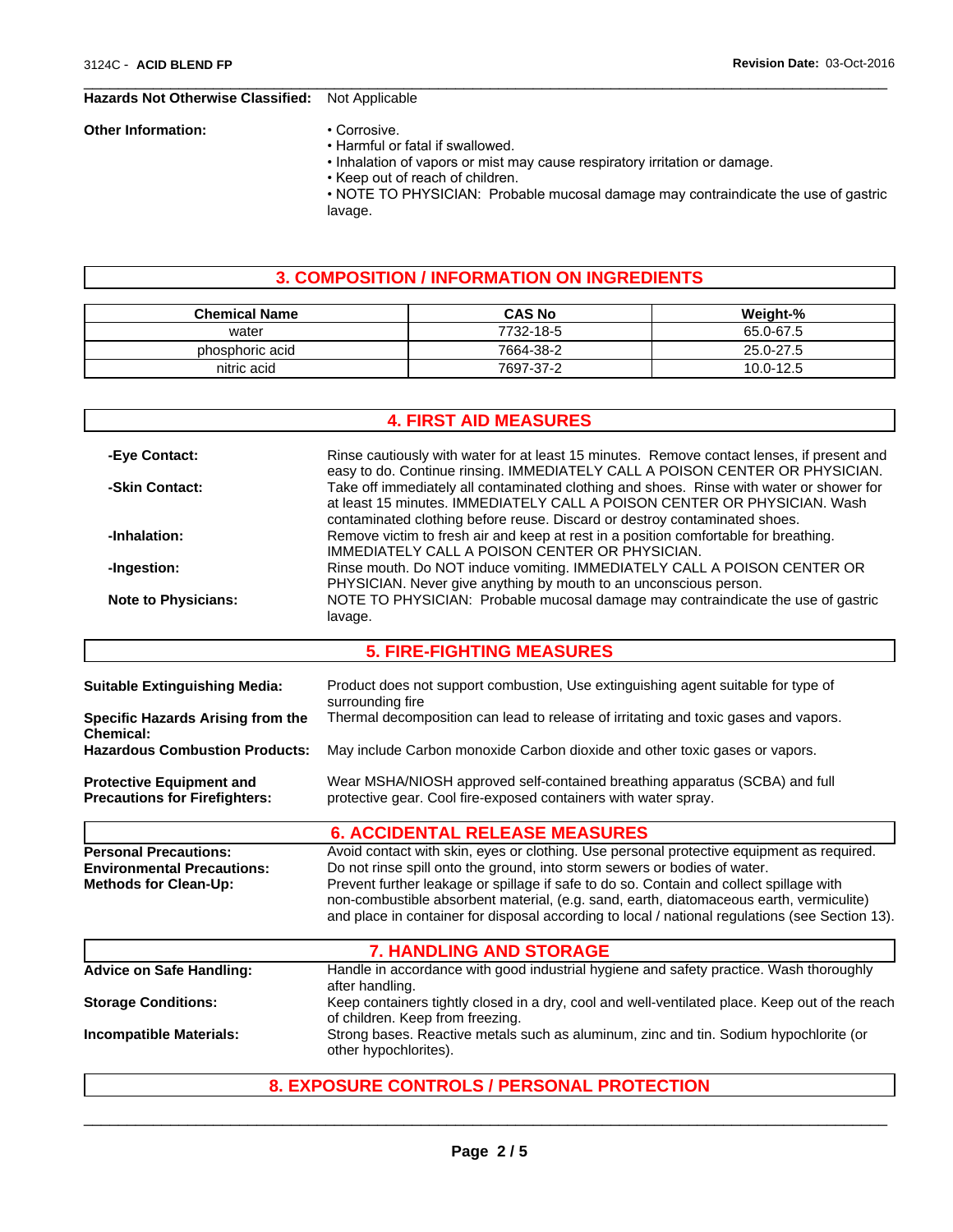| <b>Chemical Name</b>                                                     | <b>ACGIH TLV</b>                                                                                                                                                                                                                                     | <b>OSHA PEL</b>                                                                                                                                                                         | <b>NIOSH</b>                 |  |  |
|--------------------------------------------------------------------------|------------------------------------------------------------------------------------------------------------------------------------------------------------------------------------------------------------------------------------------------------|-----------------------------------------------------------------------------------------------------------------------------------------------------------------------------------------|------------------------------|--|--|
| phosphoric acid                                                          | STEL: $3 \text{ mg/m}^3$                                                                                                                                                                                                                             | TWA: 1 $mg/m3$                                                                                                                                                                          | IDLH: 1000 mg/m <sup>3</sup> |  |  |
| 7664-38-2                                                                | TWA: 1 $mg/m3$                                                                                                                                                                                                                                       | (vacated) TWA: 1 mg/m <sup>3</sup>                                                                                                                                                      | TWA: 1 mg/m <sup>3</sup>     |  |  |
|                                                                          |                                                                                                                                                                                                                                                      | (vacated) STEL: 3 mg/m <sup>3</sup>                                                                                                                                                     | STEL: $3 \text{ mg/m}^3$     |  |  |
| nitric acid                                                              | STEL: 4 ppm                                                                                                                                                                                                                                          | TWA: 2 ppm                                                                                                                                                                              | IDLH: 25 ppm                 |  |  |
| 7697-37-2                                                                | TWA: 2 ppm                                                                                                                                                                                                                                           | TWA: $5 \text{ mg/m}^3$                                                                                                                                                                 | TWA: 2 ppm                   |  |  |
|                                                                          |                                                                                                                                                                                                                                                      | (vacated) TWA: 2 ppm                                                                                                                                                                    | TWA: $5 \text{ mg/m}^3$      |  |  |
|                                                                          |                                                                                                                                                                                                                                                      | (vacated) TWA: 5 mg/m <sup>3</sup>                                                                                                                                                      | STEL: 4 ppm                  |  |  |
|                                                                          |                                                                                                                                                                                                                                                      | (vacated) STEL: 4 ppm<br>(vacated) STEL: 10 mg/m <sup>3</sup>                                                                                                                           | STEL: $10 \text{ mg/m}^3$    |  |  |
|                                                                          |                                                                                                                                                                                                                                                      |                                                                                                                                                                                         |                              |  |  |
|                                                                          | chemicals above the occupational exposure limits, local exhaust ventilation or other<br>engineering controls should be considered.<br>Eye wash stations and shower facilities should be readily accessible in areas where the<br>product is handled. |                                                                                                                                                                                         |                              |  |  |
|                                                                          |                                                                                                                                                                                                                                                      |                                                                                                                                                                                         |                              |  |  |
|                                                                          |                                                                                                                                                                                                                                                      |                                                                                                                                                                                         |                              |  |  |
| <b>Personal Protective Equipment</b><br><b>Eye/Face Protection:</b>      |                                                                                                                                                                                                                                                      | Wear splash goggles. For severe use-conditions, wear a face shield over the goggles.                                                                                                    |                              |  |  |
|                                                                          | product.                                                                                                                                                                                                                                             | Wear rubber or other chemical-resistant gloves. Use of impervious apron, boots and other<br>protective equipment should be considered in order to prevent or minimize contact with this |                              |  |  |
| <b>Skin and Body Protection:</b>                                         |                                                                                                                                                                                                                                                      |                                                                                                                                                                                         |                              |  |  |
|                                                                          | Not required with expected use.                                                                                                                                                                                                                      | If occupational exposure limits are exceeded or respiratory irritation occurs, use of a                                                                                                 |                              |  |  |
|                                                                          |                                                                                                                                                                                                                                                      | NIOSH/MSHA approved respirator suitable for the use-conditions and chemicals in Section                                                                                                 |                              |  |  |
| <b>Respiratory Protection:</b><br><b>General Hygiene Considerations:</b> | 3 should be considered.                                                                                                                                                                                                                              | Wash hands and any exposed skin thoroughly after handling.                                                                                                                              |                              |  |  |

 $\overline{\phantom{a}}$  ,  $\overline{\phantom{a}}$  ,  $\overline{\phantom{a}}$  ,  $\overline{\phantom{a}}$  ,  $\overline{\phantom{a}}$  ,  $\overline{\phantom{a}}$  ,  $\overline{\phantom{a}}$  ,  $\overline{\phantom{a}}$  ,  $\overline{\phantom{a}}$  ,  $\overline{\phantom{a}}$  ,  $\overline{\phantom{a}}$  ,  $\overline{\phantom{a}}$  ,  $\overline{\phantom{a}}$  ,  $\overline{\phantom{a}}$  ,  $\overline{\phantom{a}}$  ,  $\overline{\phantom{a}}$ 

# **9. PHYSICAL AND CHEMICAL PROPERTIES**

| Appearance/Physical State:             | Liquid                    |
|----------------------------------------|---------------------------|
| Color:                                 | Colorless                 |
| Odor:                                  | Mild                      |
| pH:                                    | < 1.0                     |
| <b>Melting Point / Freezing Point:</b> | No information available. |
| Boiling Point / Boiling Range:         | 100 °C / 212 °F           |
| Flash Point:                           | > 100 °C / > 212 °F       |
| <b>Evaporation Rate:</b>               | $< 1$ (Butyl acetate = 1) |
| Flammability (solid, gas)              | No information available. |
| <b>Upper Flammability Limit:</b>       | No information available. |
| Lower Flammability Limit:              | No information available. |
| Vapor Pressure:                        | No information available. |
| Vapor Density:                         | No information available. |
| <b>Specific Gravity:</b>               | 1.24                      |
| Solubility(ies):                       | Soluble in water          |
| <b>Partition Coefficient:</b>          | No information available. |
| <b>Autoignition Temperature:</b>       | No information available. |
| <b>Decomposition Temperature:</b>      | No information available. |
| Viscosity:                             | No information available. |

# **10. STABILITY AND REACTIVITY**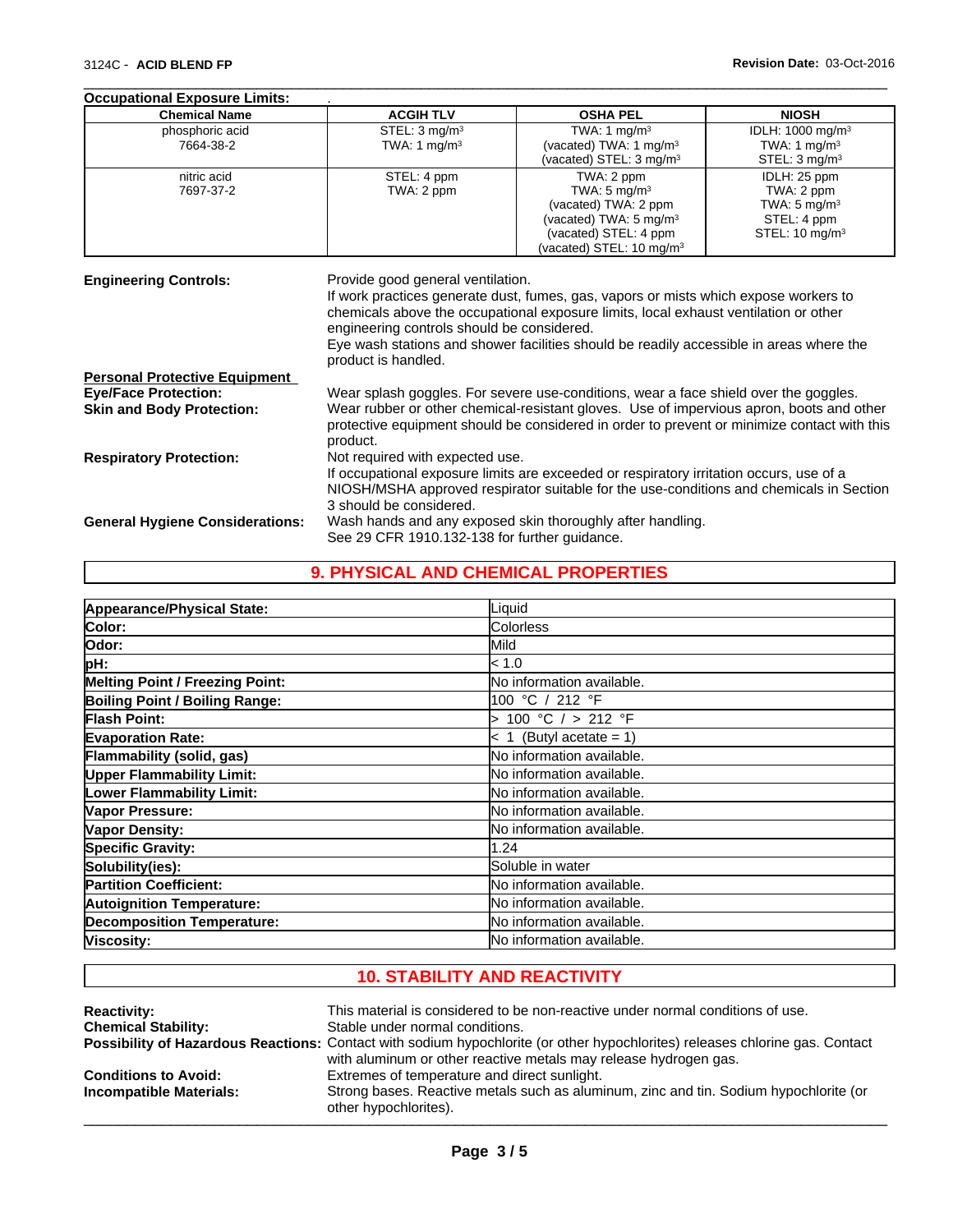### **Hazardous Decomposition Products:**

 $\overline{\phantom{a}}$  ,  $\overline{\phantom{a}}$  ,  $\overline{\phantom{a}}$  ,  $\overline{\phantom{a}}$  ,  $\overline{\phantom{a}}$  ,  $\overline{\phantom{a}}$  ,  $\overline{\phantom{a}}$  ,  $\overline{\phantom{a}}$  ,  $\overline{\phantom{a}}$  ,  $\overline{\phantom{a}}$  ,  $\overline{\phantom{a}}$  ,  $\overline{\phantom{a}}$  ,  $\overline{\phantom{a}}$  ,  $\overline{\phantom{a}}$  ,  $\overline{\phantom{a}}$  ,  $\overline{\phantom{a}}$ May include carbon monoxide, carbon dioxide (CO2) and other toxic gases or vapors.

# **11. TOXICOLOGICAL INFORMATION**

| <b>Likely Routes of Exposure:</b><br><b>Symptoms of Exposure:</b> | Eyes, Skin, Ingestion, Inhalation.                                                                      |
|-------------------------------------------------------------------|---------------------------------------------------------------------------------------------------------|
| -Eye Contact:                                                     | Pain, redness, swelling of the conjunctiva and tissue damage. Eye contact may cause                     |
|                                                                   | permanent damage.                                                                                       |
| -Skin Contact:                                                    | Pain, redness, blistering and possible chemical burn.                                                   |
| -Inhalation:                                                      | Nasal discomfort and coughing. Irritation or damage to the mucus membranes of the<br>respiratory tract. |
| -Ingestion:                                                       | Damage or chemical burns to mouth, throat and stomach. Pain, nausea, vomiting and<br>diarrhea.          |
| Immediate, Delayed, Chronic Effects                               |                                                                                                         |
| Product Information:                                              | Data not available or insufficient for classification.                                                  |
| Target Organ Effects:<br><b>Numerical Measures of Toxicity</b>    | -Eyes. Respiratory System. - Skin. Teeth.                                                               |
|                                                                   | The following acute toxicity estimates (ATE) are calculated based on the GHS document.                  |
| ATEmix (oral):                                                    | 6120 mg/kg                                                                                              |

### **Component Acute Toxicity Information**

ATEmix (inhalation-dust/mist):

ATEmix (dermal): 10920 mg/kg<br>ATEmix (inhalation-dust/mist): 670 mg/l

| Chemical Name                | Oral LD50            | Dermal LD50             | <b>Inhalation LC50</b>                                    |
|------------------------------|----------------------|-------------------------|-----------------------------------------------------------|
| water<br>7732-18-5           | $> 90$ mL/kg (Rat)   | Not Available           | Not Available                                             |
| phosphoric acid<br>7664-38-2 | $= 1530$ mg/kg (Rat) | $= 2730$ mg/kg (Rabbit) | $> 850$ mg/m <sup>3</sup> (Rat) 1 h                       |
| nitric acid<br>7697-37-2     | Not Available        | Not Available           | $= 7$ mg/L (Rat) 1 h = 130 mg/m <sup>3</sup><br>Rat ) 4 h |

**Carcinogenicity:** No components present at 0.1% or greater are listed as to being carcinogens by ACGIH, IARC, NTP or OSHA.

### **12. ECOLOGICAL INFORMATION**

### **Ecotoxicity**

| <b>Chemical Name</b>         | <b>Algae/Aquatic Plants</b> | Fish                                        | <b>Toxicity to</b><br><b>Microorganisms</b> | Crustacea                            |
|------------------------------|-----------------------------|---------------------------------------------|---------------------------------------------|--------------------------------------|
| phosphoric acid<br>7664-38-2 | Not Available               | 3 - 3.5: 96 h Gambusia<br>affinis mg/L LC50 | Not Available                               | 4.6: 12 h Daphnia magna<br>ma/L EC50 |
| nitric acid<br>7697-37-2     | Not Available               | 72: 96 h Gambusia affinis<br>ma/L LC50      | Not Available                               | Not Available                        |

**Persistence and Degradability:** No information available. **Bioaccumulation:** No information available.

**Other Adverse Effects:** No information available.

## **13. DISPOSAL CONSIDERATIONS**

**US EPA Waste Number:** D002

**Disposal of Wastes:** Dispose of in accordance with federal, state and local regulations. Dispose of in accordance with federal, state and local regulations.

 $\overline{\phantom{a}}$  ,  $\overline{\phantom{a}}$  ,  $\overline{\phantom{a}}$  ,  $\overline{\phantom{a}}$  ,  $\overline{\phantom{a}}$  ,  $\overline{\phantom{a}}$  ,  $\overline{\phantom{a}}$  ,  $\overline{\phantom{a}}$  ,  $\overline{\phantom{a}}$  ,  $\overline{\phantom{a}}$  ,  $\overline{\phantom{a}}$  ,  $\overline{\phantom{a}}$  ,  $\overline{\phantom{a}}$  ,  $\overline{\phantom{a}}$  ,  $\overline{\phantom{a}}$  ,  $\overline{\phantom{a}}$ 

**14. TRANSPORT INFORMATION**

**TDG / DOT:** Not Regulated